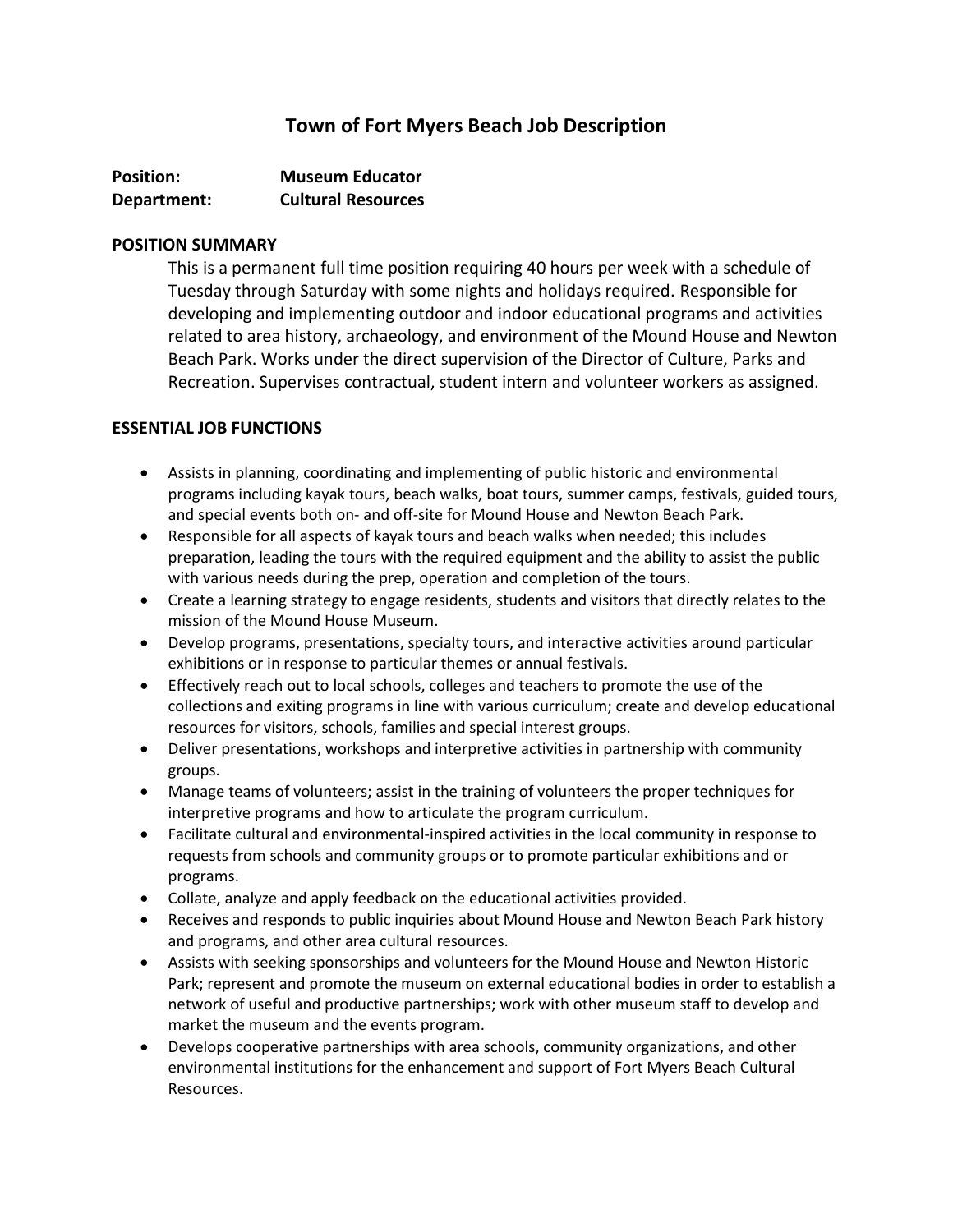- Develops and maintains good working relationships with the general public, coworkers, volunteers, and the program participants.
- Performs other duties of this position or related positions as may become necessary or as directed by the Cultural Resources Director/ Mound House Museum Director.

(These essential job functions are not to be construed as a complete statement of all duties performed. Employees will be required to perform other job related duties as required.)

## **OTHER JOB FUNCTIONS**

- Aids in general office routine, which includes registration of participants, preparation of reports, answering the phone, dispensing general information to the public and covering ticket sales and assisting in the museum store when needed.
- Identifies and notifies supervisor of problems on the beach, Mound House grounds and of the operational facilities.
- Insures park rules are enforced pertaining to all natural, historical and archaeological facilities and resources and use thereof for the enjoyment of the visitor.

### **EDUCATION AND EXPERIENCE REQUIREMENTS**

- Bachelor's degree in museum studies, archaeology, education, history, environmental science, biology, or a related field.
- Three years of interpreter experience, including education programming.
- Confidence in dealing with the public and addressing groups of people.
- Must be a United States Citizen or eligible to work in the United States.
- Must possess a valid Florida Driver's License with acceptable driving record.
- Must have current CPR and First Aid certification upon date of hire; Wilderness First Aid preferred.
- Must successfully pass a background check, and alcohol and drug test.
- Ability to read and follow written and oral instructions.
- Able to establish and maintain effective working relationships.
- Able to operate necessary equipment.
- Excellent work history and attendance record preferred.
- Ability to communicate orally and in writing.

#### **KNOWLEDGE, SKILLS, AND ABILITIES REQUIREMENTS**

- Knowledge of and interest in local ecology and human-environment issues; Positive attitude and enthusiasm for the job.
- Ability to accomplish work which requires physical stamina.
- Ability to work outside in various weather conditions; Ability to work a flexible schedule including weekends, holidays and some evenings.
- Self-motivation and the ability to work independently.
- Ability to establish and maintain effective working relationships and work cooperatively with volunteers, interns, coworkers, representatives of outside organizations, and all ages of general public.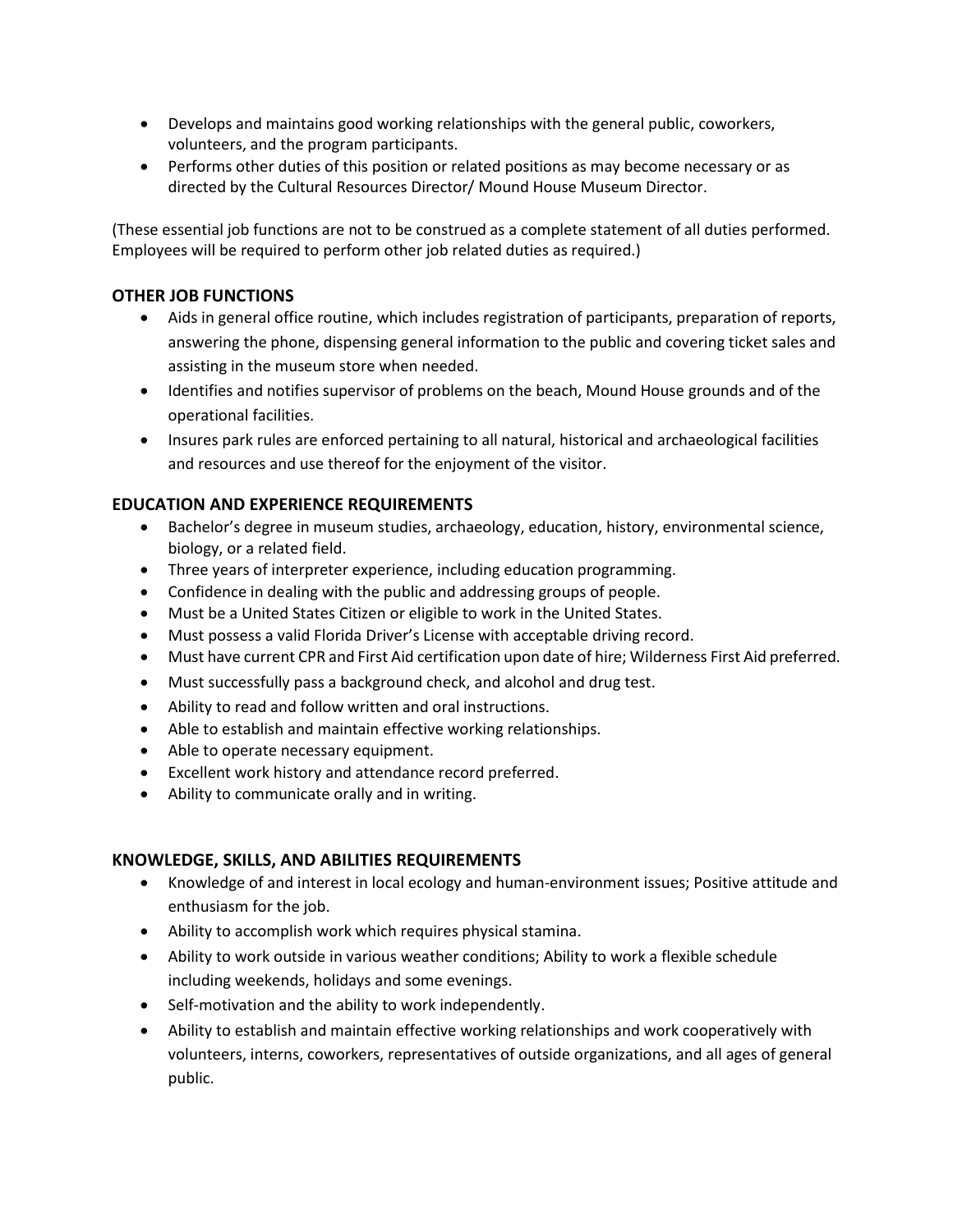- Ability to prepare routine administrative paperwork; Ability to analyze and organize data and prepare records and reports.
- Ability to follow verbal and written instructions; Ability to communicate effectively both orally and in writing.
- Knowledge of customer service standards and procedures; Working knowledge of public information and public relations techniques.
- Ability to plan, organize and promote Mound House and Newton Beach Park activities and programs; thorough knowledge of the policies, procedures, rules and regulations governing the educational program area assigned.
- Ability to evaluate the effectiveness of education programs and activities.
- Ability to plan and supervise the work of volunteers and interns.
- Ability to successfully work with and serve a diverse local community and visitors.
- Knowledge of occupational safety rules and practices.
- Assists in the maintenance and cleanliness of grounds and facilities.
- Operates a variety of equipment including golf cart transportation, vans, kayaks, and marine equipment, including acquiring appropriate training to secure valid certificates.
- Maintains the physical ability to assist in transporting kayaks and related equipment, equivalent to 50 pounds singly and 100 pounds jointly.

# **WORKING HOURS/PHYSICAL/ENVIRONMENTAL DEMANDS**

- Work environment is outdoors, based from a cultural and environmental learning experience in a park and marine setting.
- Medium physical effort; Requires handling of average-weight objects up to 50 pounds and standing, walking, and paddling and helping visitors get in and out of kayaks in unstable footing conditions. Effort applies to no more than six (6) hours per day.
- Environmental factors may vary, and position will require time spent outdoors at all times of year; Ability to perform strenuous work in varying and adverse weather conditions including heat, cold, rain and potentially dangerous environments.
- Will be required to work hours other than the regular Town Hall hours including, nights, weekends, and holidays and during emergency situations.
- Possess sight/hearing senses, or use of prosthesis that will enable these senses to function adequately so the requirements of this position can be fully met.
- Significant standing, walking, moving, climbing, carrying, bending, and kneeling; and is essential to the job.
- Some crawling, reaching, handling, sitting, pushing, and pulling, bending, stooping.
- Must have the use of sensory skills in order to effectively communicate and interact with other employees and the public through the use of the telephone and personal contact.
- Task involved the regular, and at times, sustained performance of heavier physical tasks such as walking over rough or uneven surfaces, bending, stooping, working in confined spaces and lifting